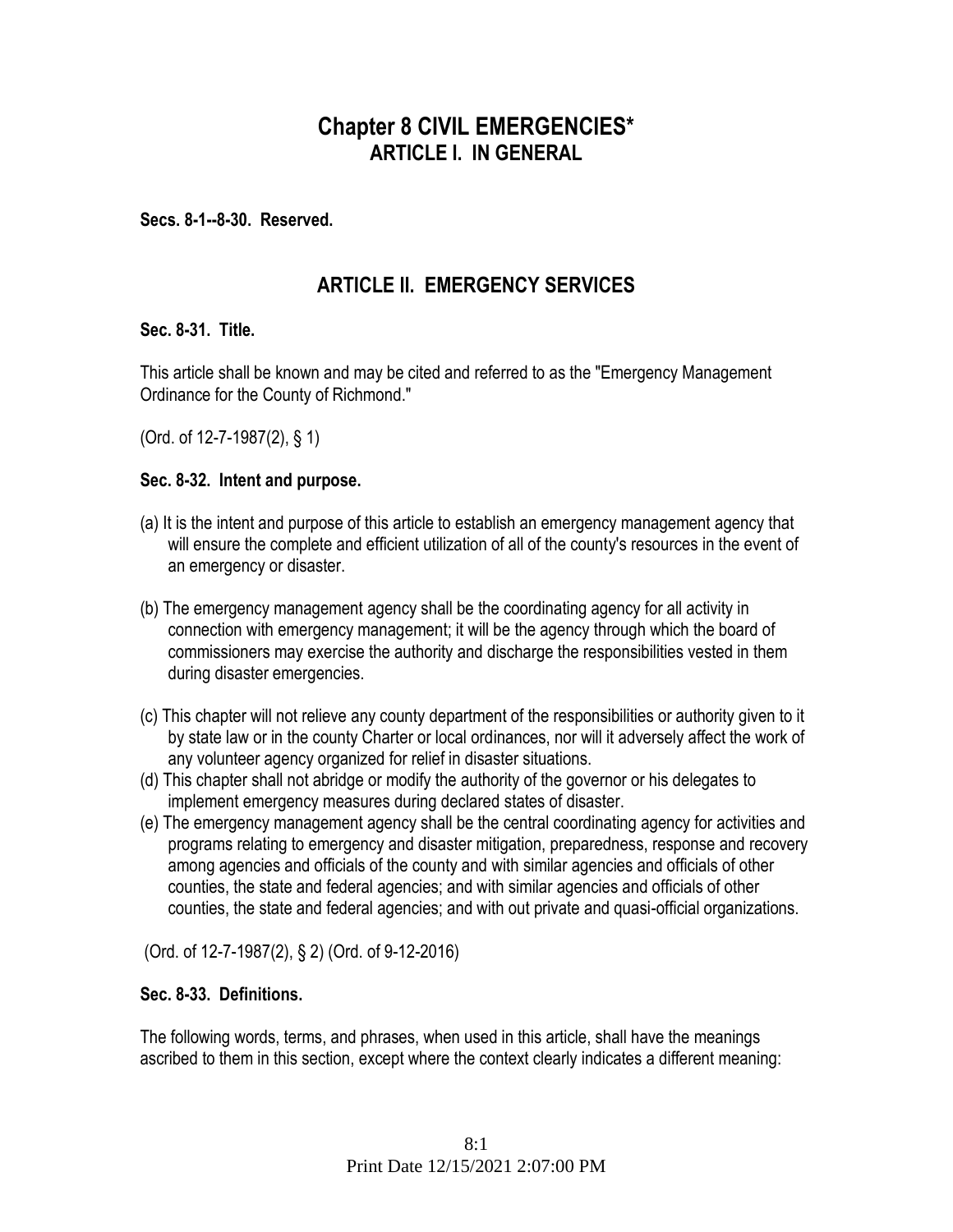**Attack** means direct or indirect assault against the county, its government, its environs, or of the nation, by the forces of a hostile nation or the agents thereof, including assault by bombing, conventional or nuclear, chemical, or biological warfare, terrorism, or sabotage.

**Director** means the coordinator of the county emergency management agency, appointed as prescribed in this article.

**Disaster** means, but is not limited to, actual or threatened enemy attack, sabotage, extraordinary fire, flood, storm, epidemic, accident, chemical spill or other impending or actual calamity endangering or threatening to endanger health, life, or property of constituted government.

**Emergency management** means the basic government functions of maintaining the public peace, health, and safety during an emergency. This term shall include plans and preparations for protection and relief, recovery, and rehabilitation from effects of an attack by the forces of an enemy nation or the agents thereof, or a disaster as defined in this section. It shall not, however, include any activity that is the primary responsibility of the military forces of the United States.

**Emergency management forces** means the employees, equipment and facilities of all county departments, boards, councils, institutions, and commissions; and in addition, it shall include all volunteer personnel, equipment and facilities contributed by, or obtained from, volunteer persons or agencies.

**Emergency management volunteer** means any person duly registered, identified and appointed by the coordinator of the county emergency management agency and assigned to participate in the emergency management activity.

**Regulations** means plans, programs and other emergency procedures deemed essential to emergency management.

**Volunteer** means contributing a service, equipment, or facilities to the emergency management agency without remuneration.

(Ord. of 12-7-1987(2), § 3) Cross references: Definitions generally, § 1-2. (Ord. of 9-12-2016)

#### **Sec. 8-34. Organization and appointments.**

(a) The organization shall consist of the following:

- (1) An agency of Emergency Management under the direction of the county board of commissioners, through the county manager authorized by NCGS 166A-19.15. The Coordinator of the Emergency Management Agency shall be known as the Director of Emergency Services, and such assistants and other employees as are deemed necessary for the proper functioning of the agency will be appointed.
- (2) The employees and resources of all county departments, boards, institutions, and councils shall participate in the Emergency Management activities. Duties assigned to county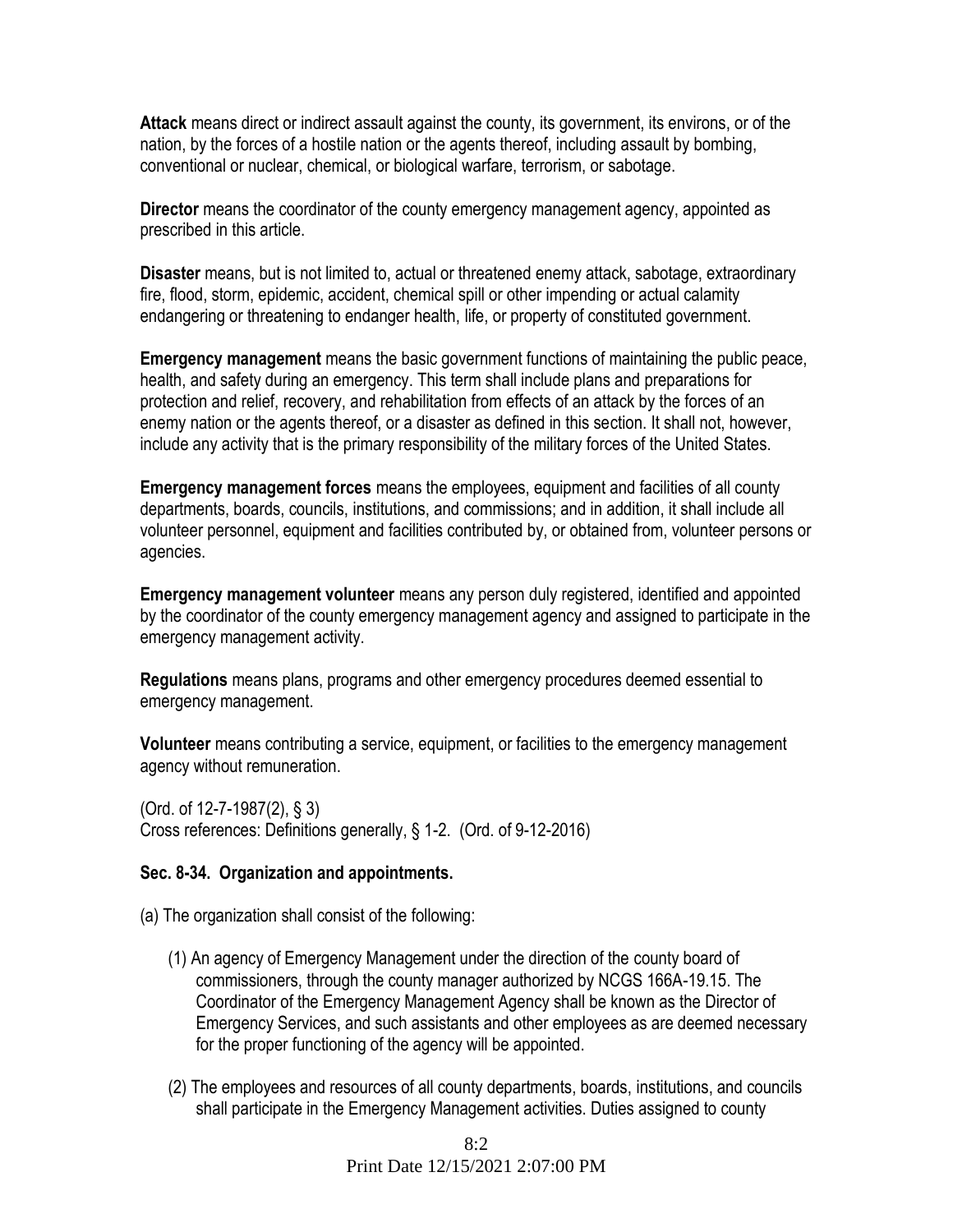departments shall be the same as or similar to the normal duties of the department, where possible.

- (3) Volunteer personnel and agencies offering service to and accepted by the county.
- (b) A director of the emergency management agency will be appointed, the director shall be a person well versed and trained in emergency management processes and procedures involving the activities of various agencies that serve to protect the public health, safety, and welfare in the event of an emergency or disaster.
- (c) The Director shall designate and appoint Deputy Directors to assume the emergency duties of the Director in the event of his absence or disability.

(Ord. of 12-7-1987(2), § 4) (Ord. of 9-12-2016)

### **Sec. 8-35. Duties and responsibilities of the director.**

(a)The Director shall be responsible for the organization, administration, and operations of the emergency management agency, subject to the direction and control by the county manager or designee. The Director shall be responsible for the planning, coordination, and operation of the Emergency Management activities in the county. The Director shall maintain liaison with the state and federal authorities and the authorities of nearby political subdivisions so as to insure the most effective operation and implementation of the emergency management plans. (b)The Director's duties shall include, but not be limited to, the following:

- (1) Manage a comprehensive emergency management program for Richmond County pursuant to NCGS 166A, including, but not limited to elements addressing mitigation activities, preparedness, responses to disasters and emergencies and recovery operations.
- (2) Compel and coordinate the activity of all other public and private agencies engaged in any emergency management activities within the county and its municipalities.
- (3) Monitor and advise the county manager of any and all threats, emergencies or disasters that pose a risk to the lives and safety of the residents of Richmond County and propose solutions on how best to protect people and property from imminent danger or from further damage.
- (4) Manage exercises to ensure the efficient operation of the emergency management forces and to familiarize residents and partner agencies with emergency management regulations, procedures, and operations.
- (5) Monitor and advise the county manager of any and all threats, emergencies, or disasters that pose a risk to the lives and safety of the residents of Richmond County and propose solutions on how best to protect people and property from imminent danger or from further damage.
- (6) Procure supplies and equipment, institute training programs, public preparedness information and education programs and manage and coordinate disaster drills and exercises in accordance with county-wide emergency plans.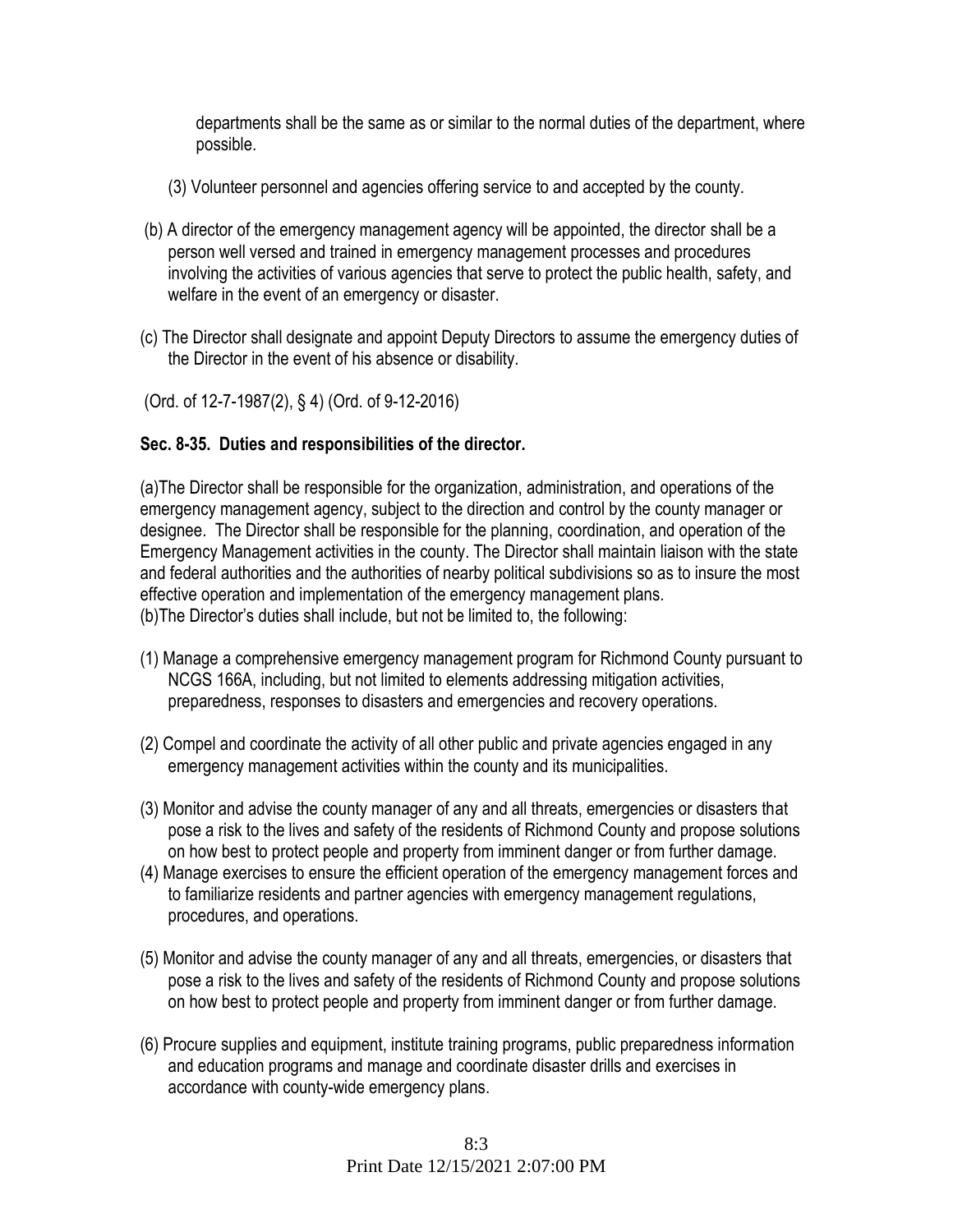- (7) Enter into mutual aid agreements in collaboration with other public and private agencies within the state for reciprocal disaster aid and assistance in the event of a disaster or emergency too great a magnitude to be dealt with unassisted.
- (8) Manage the Richmond County Emergency Operations Center as the central coordinating entity during major emergencies or disasters.

(Ord. of 12-7-1987(2), § 5) (Ord. 9-12-2016)

### **Sec. 8-36. Emergency management plans.**

- (a) A county wide, all-hazards, emergency operations plan shall be adopted and maintained by resolution of the board of commissioners. In the preparations of this plan the services, equipment, facilities, and personnel of all existing departments and agencies shall be utilized to the fullest extent. When the plan is approved each department and agency shall perform those functions assigned to it by the plan and shall maintain a state of readiness at all times. These emergency operation plans shall have the full effect of local law whenever an emergency or disaster occurs.
- (b) The Director shall prescribe in the emergency plans those positions within the disaster organization, in addition to his own, for which lines of succession are necessary. In each instance, the responsible person will designate and keep on file with the Director a current list of three persons as successors to his position. The list will be in order of succession and will nearly as possible designate persons best capable of carrying out all assigned duties and functions.
- (c) Each service chief and department head assigned responsibility in the plans shall be responsible for carrying out all duties and functions assigned in such plans. Duties will include the organization and training of assigned employees and where needed volunteers. Each chief shall formulate the Procedure to implement the plans for his service.
- (d) Amendments to these plans shall be submitted to the Director. If approved, the Director will then submit the amendments to the board of commissioners with his recommendation for their approval. Such amendments shall take effect 30 days from the date of approval.
- (e) When a skill for a disaster function is not available within government, the Director is authorized to seek assistance from beyond local government resources.

(Ord. of 12-7-1987(2), § 6) (Ord. 9-12-2016)

### **Sec. 8-37. No municipal or private liability.**

(a) This article is an exercise by the county of its governmental functions for the protection of the public peace, health, and safety, and neither agents nor representatives of the county, nor any individual, receiver, firm, partnership, corporation, association, or trustee, nor any of the agents thereof in good faith carrying out, complying with or attempting to comply with any order, rule or regulation promulgated pursuant to the provisions of this article, shall be liable for any damage sustained to persons or property as the result of such activity.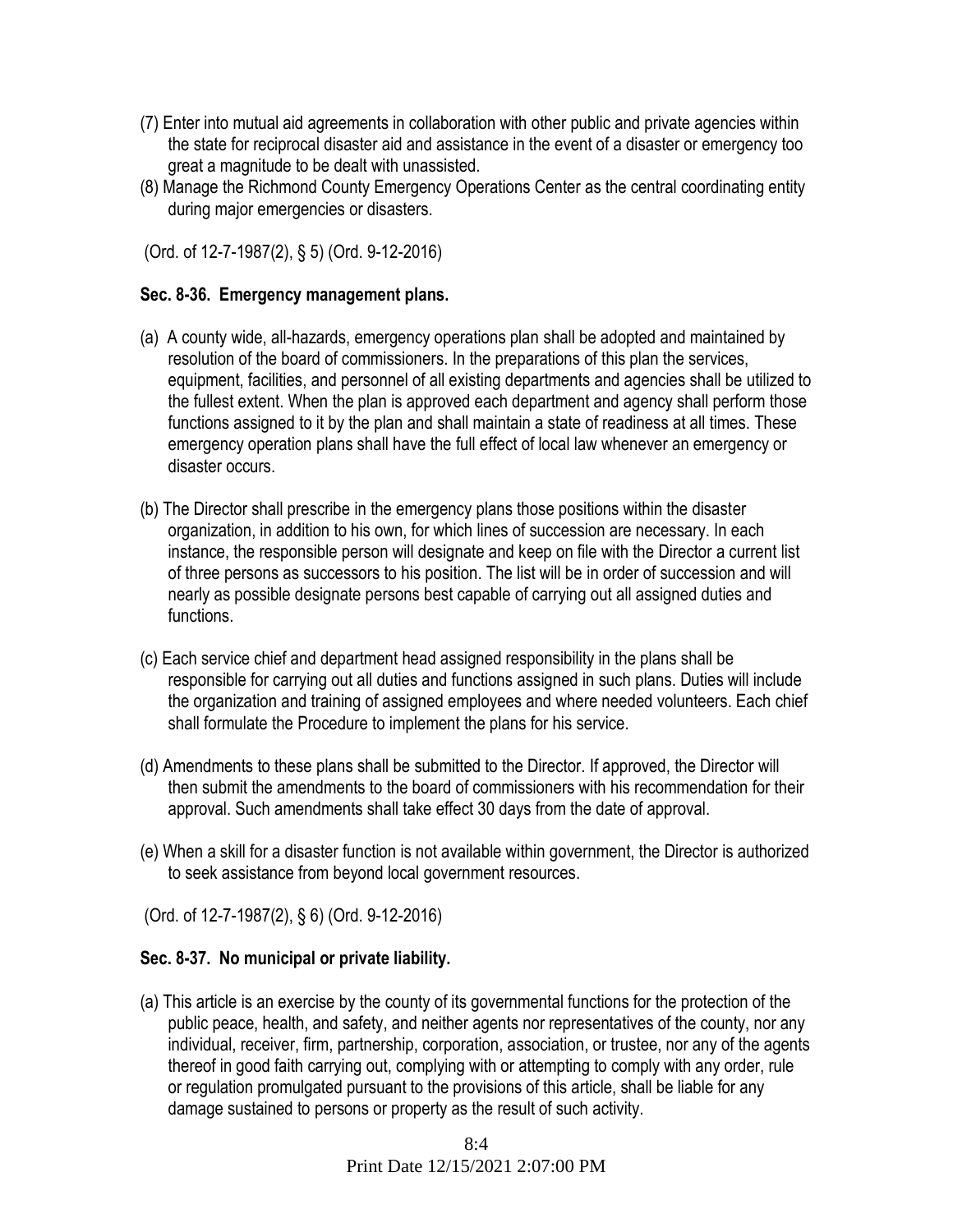(b) Any person owning or controlling real estate or other premises who voluntarily and without compensation grants the county the right to inspect, designate and use the whole or any part of parts of such real estate or premises for the purpose of sheltering persons during an actual, impending or practice disaster situation shall not be civilly liable for the death of, or injury to, any persons on or about such real estate or premises under such license, privilege or other permission; or for loss of, or damage to, the property of such person.

(Ord. of 12-7-1987(2), § 7)

### **Sec. 8-38. Violations.**

- (a) This section is intended to supplement and confirm the powers conferred by NCGS 153A-121(a), NCGS 160A-174(a), and all other general and local laws authorizing municipalities and counties to enact ordinance for the protection of public health and safety in times of riot or other grave civil disturbance or emergency.
- (b) In an emergency, a person who willfully ignores a warning regarding personal safety issued by a federal, state, or local law enforcement agency, emergency management agency, or other governmental agency responsible for emergency management under this Article is civilly liable for the cost of a rescue effort to any governmental agency or nonprofit agency cooperating with a governmental agency conducting a rescue on the endangered person's behalf if all of the following are true:
	- (1) The person ignores the warning and (i) engages in an activity or course of action that a reasonable person would not pursue or (ii) fails to take a course of action that a reasonable person would pursue.
	- (2) As a result of ignoring the warning, the person places himself or herself or another in danger.

(3) A governmental rescue effort is undertaken on the endangered person's behalf.

(Ord. of 12-7-1987(2), § 8) (Ord. 9-12-2016)

## **Secs. 8-39--8-60. Reserved.**

# **ARTICLE III. STATE OF EMERGENCY**

### **Sec. 8-61. Restrictions authorized.**

- (a) A State of Emergency shall be deemed to exist whenever during times of public crisis, disaster, rioting, catastrophe, or similar public emergency, for any reason, public safety authorities are unable to maintain public order or afford adequate protection for lives, safety, or property, or whenever the occurrence of any such condition is imminent.
- (b) In the event of an existing or threatened State of Emergency endangering the lives, safety, health and welfare of the people within the county or any part thereof, or threatening damages to or destruction of property, the chair of the board of commissioners is hereby authorized and empowered under G.S. 14-288.13 and G.S. 166A-19.22(a) to issue a public proclamation declaring to all persons the existence of such a State of Emergency, and, in order to more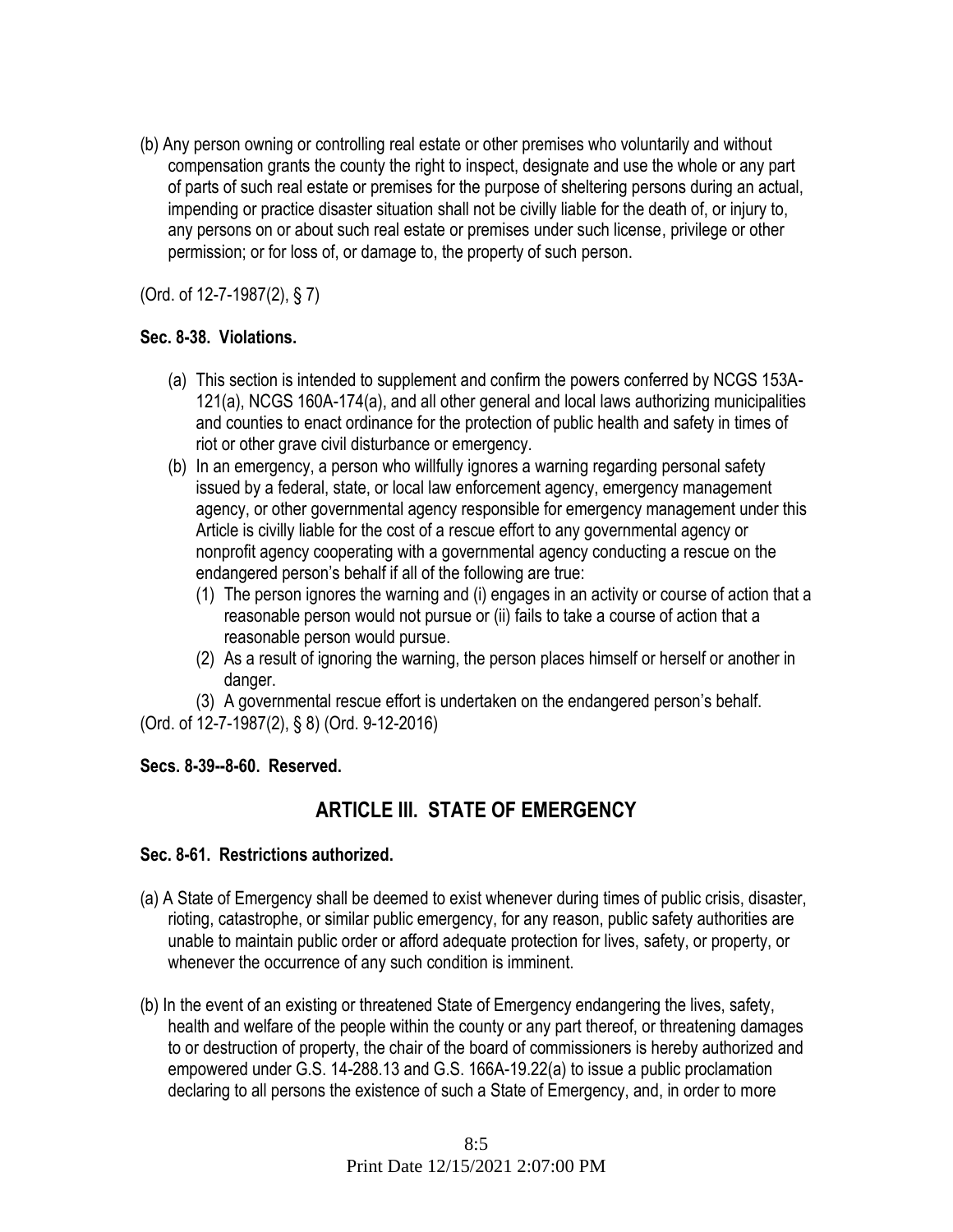effectively protect the lives and property of people within the county, to place in effect any or all of the restrictions hereinafter authorized. The chair shall fully utilize all available emergency services and management agencies and coordinators.

(c) The chair of the board of commissioners is hereby authorized and empowered to limit by the proclamation the application of all or any part of such restrictions to any area specifically designated or described within the county and to specific hours of the day or night; and to exempt from all or any part of such restrictions, while acting in the line of and within the scope of their respective duties, law enforcement officers, firemen and other public employees, rescue squad members, doctors, nurses, employees of hospitals and other medical facilities; on-duty military personnel, whether state or federal; on-duty employees of public utilities, public transportation companies, and newspaper, magazine, radio broadcasting, and television broadcasting corporations operated for profit; and such other classes of persons as may be essential to the preservation of public order and immediately necessary to serve the safety, health, and welfare needs of people within the county.

(Ord. of 12-7-1987(3), § 1)

## **Sec. 8-62. Proclamation imposing prohibitions and restrictions.**

- (a) The chair of the board of commissioners of the county by proclamation may impose the prohibitions and restrictions specified in sections 8-63 through 8-68 in the manner described in those sections. The chair of the board of commissioners may impose as many of those specified prohibitions and restrictions as he finds are necessary, because of an emergency, to maintain an acceptable level of public order and services, and to protect lives, safety, and property. The chair of the board of commissioners shall recite his findings in the proclamation.
- (b) The proclamation shall be in writing. The chair shall take reasonable steps to give notice of the terms of the proclamation to those affected by it and shall post a copy of it in the County Courthouse. The chair shall send reports of the substance of the proclamation to the mass communications media which serves the affected area. The chair shall retain a text of the proclamation and furnish upon request certified copies of it.

(Ord. of 12-7-1987(3), § 2)

## **Sec. 8-63. Evacuation.**

The chair of the board of commissioners may direct and compel the evacuation of all or part of the population of the county, to prescribe routes, modes of transportation, and destination in connection with evacuation, and to control ingress and egress of a disaster area, the movement of persons within the area, and the occupancy of premises therein. Details of the evacuation may be set forth or amended in a subsequent proclamation which shall be well publicized.

(Ord. of 12-7-1987(3), § 3)

## **Sec. 8-64. Curfew.**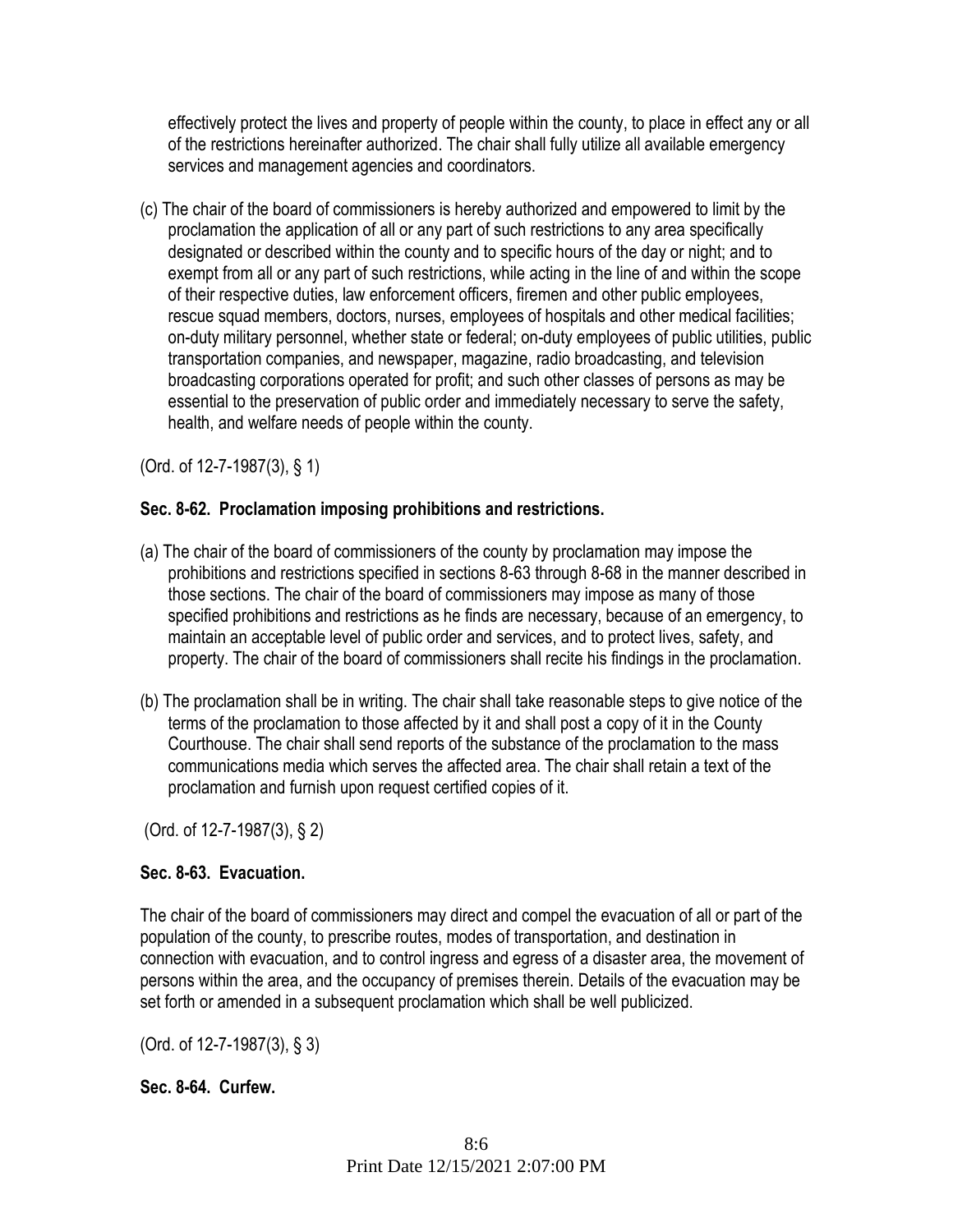- (a) The proclamation may impose a curfew prohibiting in certain areas and during certain periods the appearance in public of anyone who is not a member of an exempted class. The proclamation shall specify the geographical area or areas and the period during each 24-hour day to which the curfew applies. The chair of the board of commissioners may exempt from some or all of the curfew restrictions classes of people whose exemption the chair finds necessary for the preservation of the public health, safety, and welfare. The proclamation shall state the exempted classes and the restrictions from which each is exempted.
- (b) Unless otherwise specified in the proclamation, the curfew shall apply during the specified period each day until the chair of the board of commissioners by proclamation removes the curfew.

(Ord. of 12-7-1987(3), § 4)

### **Sec. 8-65. Restrictions on possession, consumption, or transfer of alcoholic beverages.**

The proclamation may prohibit the possession or consumption of any alcoholic beverage; including beer, wine, and spirituous liquor other than on one's own premises, and may prohibit the transfer, transportation, sale, or purchases of any alcoholic beverage within the area of the county described in the proclamation. The prohibition, if imposed, may apply to transfers of alcoholic beverages by employees of Alcoholic Beverage Control stores as well as by anyone else within the geographical area described.

(Ord. of 12-7-1987(3), § 5)

#### **Sec. 8-66. Restriction on possession, transportation, and transfer of dangerous weapons and substances.**

- (a) The proclamation may prohibit the transportation or possession off one's own premises, or the sale or purchase of any dangerous weapon or substance. The chair of the board of commissioners may exempt from some or all of the restrictions classes of people whose possession, transfer, or transportation of certain dangerous weapons or substances is necessary to the preservation of the public's health, safety, or welfare. The proclamation shall state the exempted classes and the restrictions from which each is exempted.
- (b) Dangerous weapon or substance means:
	- (1) Any deadly weapon, ammunition, explosive, incendiary device, radioactive material, or device as defined in G.S. 14-288.8
	- (2) Any other instrument or substance that is capable of being used to inflict serious bodily injury or destruction of property, when the circumstances indicate that there is some probability that such instrument or substance will be so used.

(3) Any part or ingredient in any instrument or substance included above when the circumstances indicate a probability that such a part or ingredient will be so used.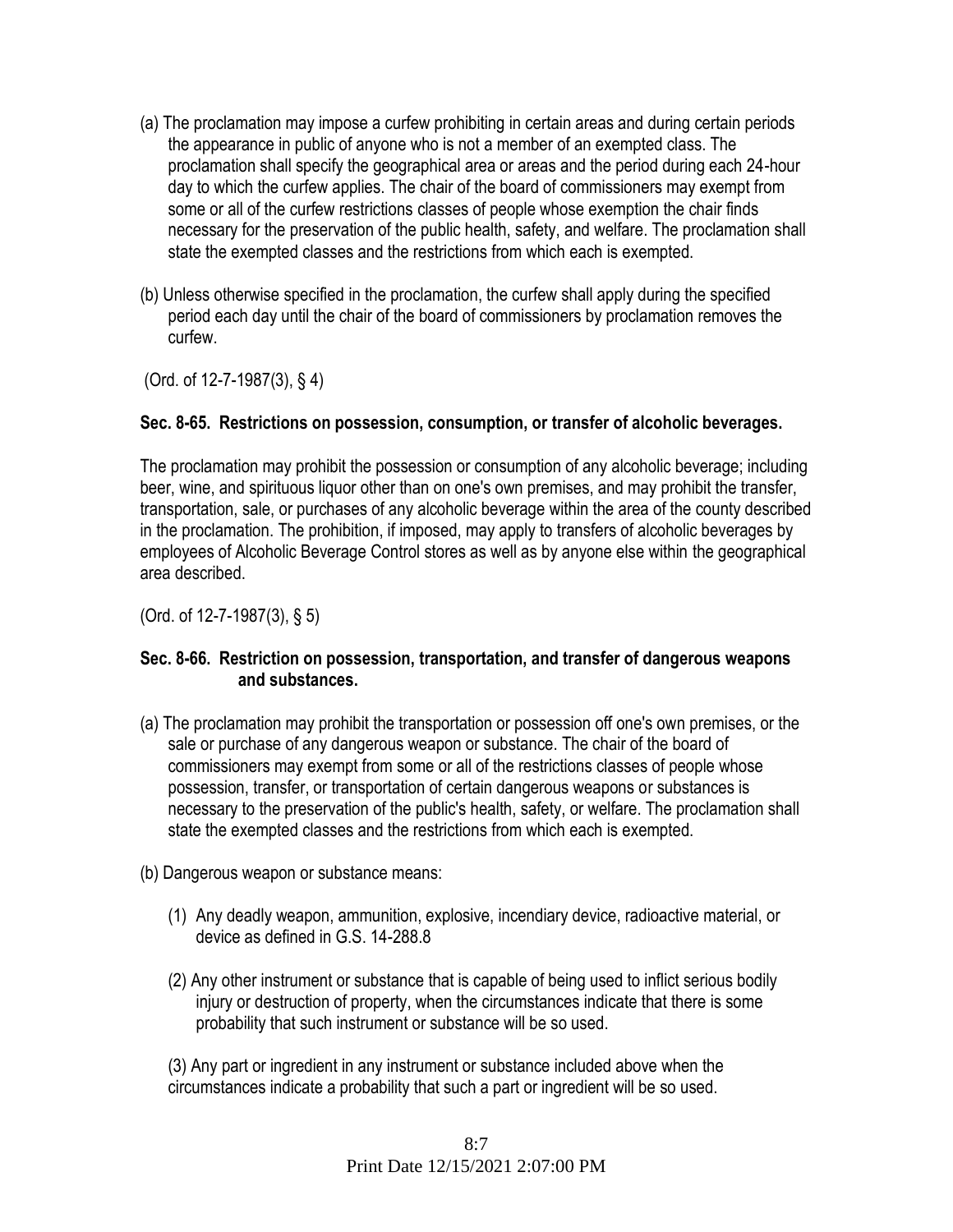(4) Except that this article does not authorize prohibitions or restrictions on lawfully possessed firearms or ammunition. As used in this article, "firearm" has the same meaning as it does under NCGS 14-408.39(2).

- (c) If imposed, the restrictions shall apply throughout the jurisdiction of the county, or such part thereof as designated in the proclamation.
- (d) A violation of this section shall be punishable as provided in G.S. 14-288.7.
- (Ord. of 12-7-1987(3), § 6) (Ord. 9-12-2016)

#### **Sec. 8-67. Restrictions on access to areas.**

- (a) The proclamation may prohibit obtaining access or attempting to obtain access to any area, designated in the manner described in this section, in violation of any order, clearly posted notice, or barricade indicating that access is denied or restricted.
- (b) Areas to which access is denied or restricted shall be designated by the Sheriff and his subordinates or other law enforcement officer when directed in the proclamation to do so by the chair of the board of commissioners. When acting under this authority, the Sheriff and his subordinates may restrict or deny access to any area, street, highway, or location within the county if that restriction or denial of access or use is reasonably necessary to promote efforts being made to overcome the emergency or to prevent further aggravation of the emergency.

(Ord. of 12-7-1987(3), § 7)

### **Sec. 8-68. Activities, etc., prohibited, or restricted.**

The following activities or conditions proclamation may prohibit or restricted:

- (1) Movements of people in public places;
- (2) The operation of offices, business establishments, and other places to or from which people may travel or at which they may congregate; and
- (3) Other activities or conditions the control of which may be reasonably necessary to maintain order and protect lives or property during the state of emergency, within the area designated in the proclamation.

(Ord. of 12-7-1987(3), § 8)

#### **Sec. 8-69. Removal of prohibitions and restrictions.**

The chair of the board of commissioners shall by proclamation terminate the entire declaration of emergency or remove any of the prohibitions and restrictions when the emergency no longer requires them, or when directed to do so by the board of commissioners.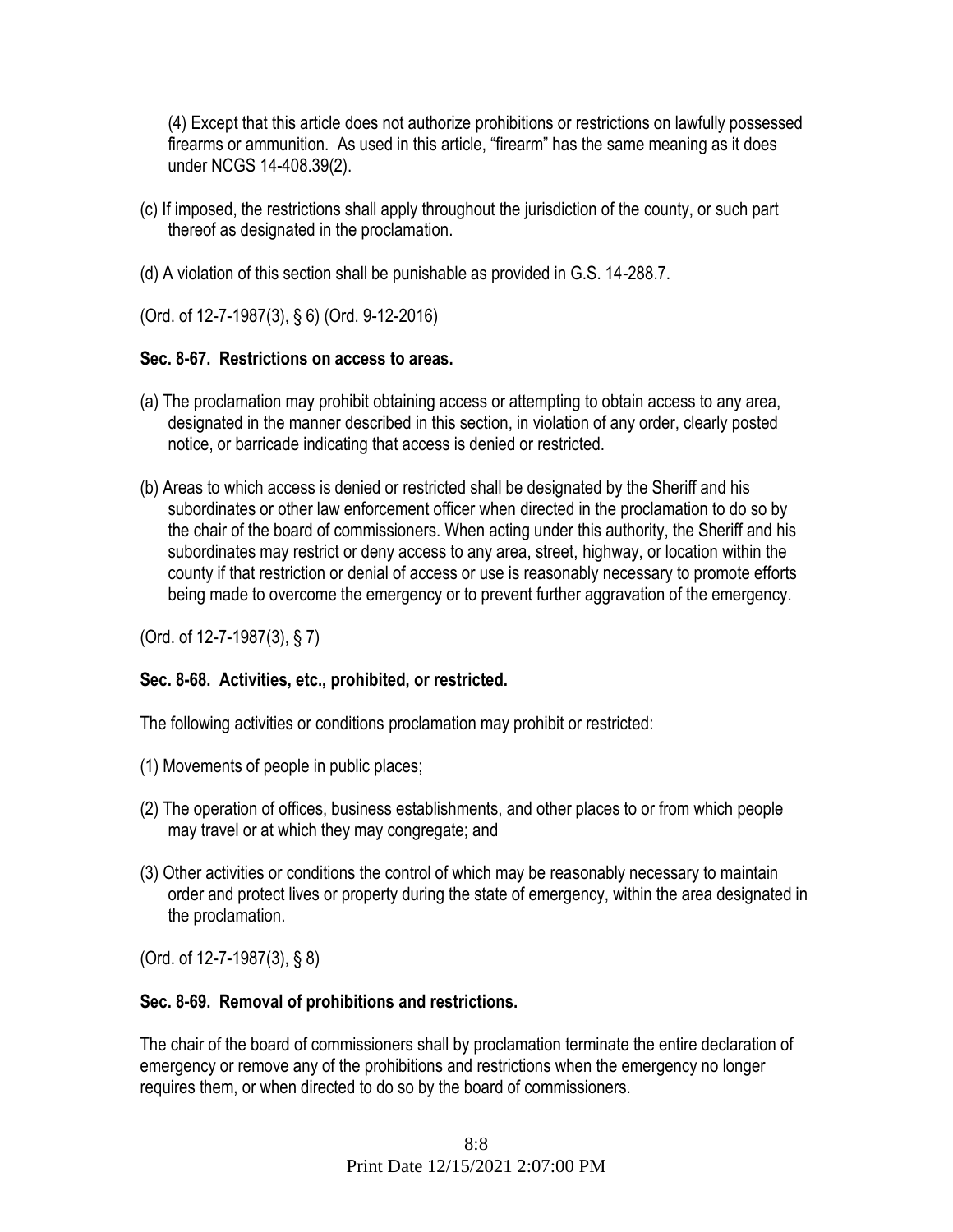(Ord. of 12-7-1987(3), § 9)

### **Sec. 8-70. Superseding and amendatory proclamations.**

The chair of the board of commissioners in his discretion may invoke the restrictions authorized by this article in separate proclamations and may amend any proclamation by means of a superseding proclamation in accordance with the procedures set forth in section 8-62.

(Ord. of 12-7-1987(3), § 10)

### **Sec. 8-71. Termination of proclamation.**

Any proclamation issued under this article shall expire five days after its last imposition unless sooner terminated in writing under the same procedures set forth in section 8-62 for proclamations.

(Ord. of 12-7-1987(3), § 11)

### **Sec. 8-72. In case of absence or disability of chair.**

In case of the absence or disability of the chair of the board of commissioners, the vice-chair of the board of commissioners, or such other person as may be designated by the board of commissioners, shall have an exercise all of the powers given in this article to the chair of the board of commissioners.

(Ord. of 12-7-1987(3), § 12)

## **Sec. 8-73. Penalty for violation.**

Except as provided in section 8-66, any person violating any prohibition or restriction imposed by a proclamation authorized by this article shall be guilty of a misdemeanor, punishable upon conviction by a fine not exceeding \$500.00 and/or imprisonment not exceeding 30 days, as provided by G.S. 14-4.

(Ord. of 12-7-1987(3), § 13) (Ord. of 9-12-2016)

## **Sec. 8-74. Territorial applicability.**

This article shall not apply within the corporate limits of any municipality, or within any area of the county over which the municipality has jurisdiction to enact general police-power ordinances, unless the municipality by resolution consents to its application or the mayor of the municipality has requested its application, in which event it shall apply to such areas as fully and to the same extent as elsewhere in the county.

(Ord. of 12-7-1987(3), § 15)